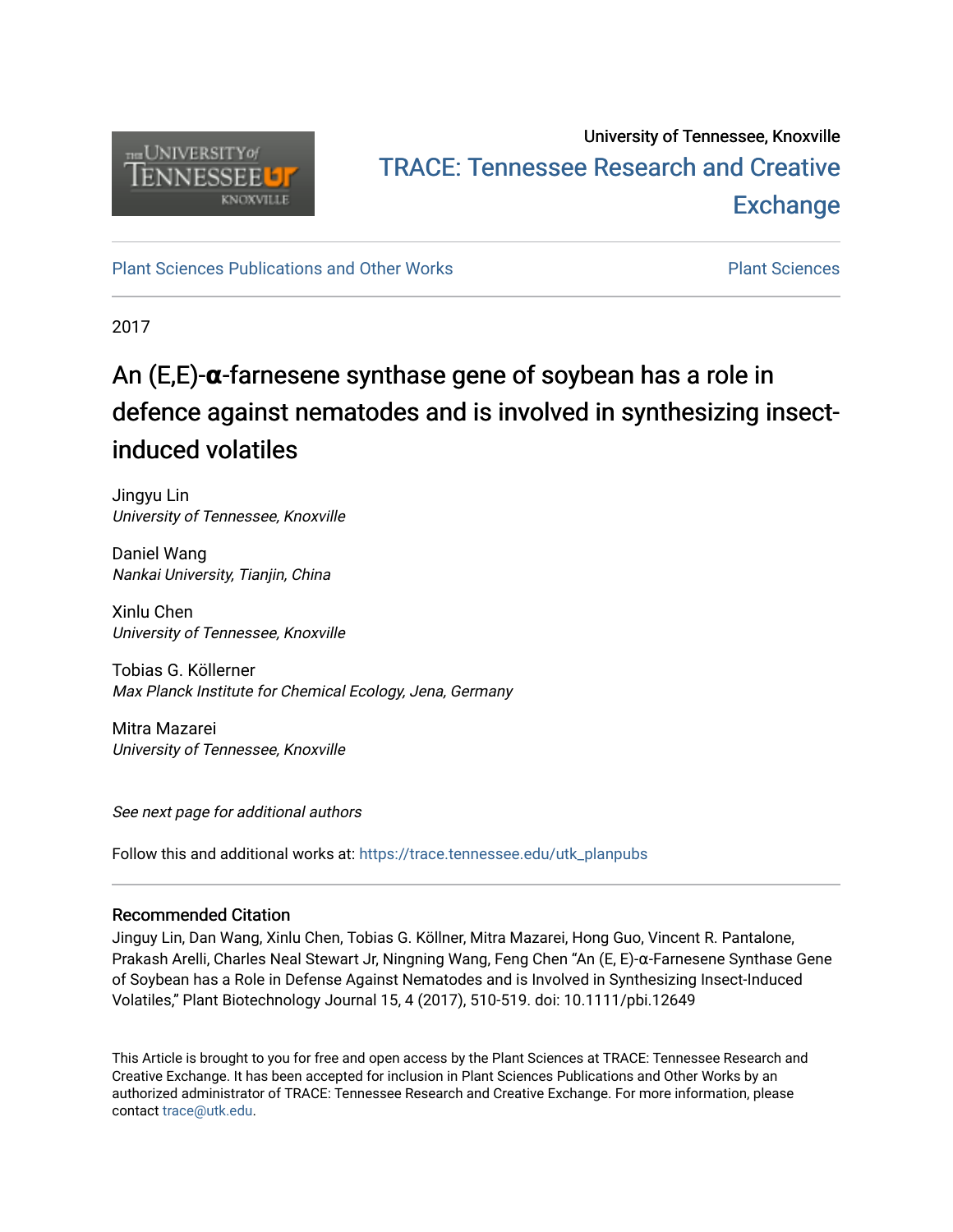## Authors

Jingyu Lin, Daniel Wang, Xinlu Chen, Tobias G. Köllerner, Mitra Mazarei, Hong Guo, Vincent R. Pantalone, Prakash Arelli, Charles Neal Stewart Jr., Ningning Wang, and Feng Chen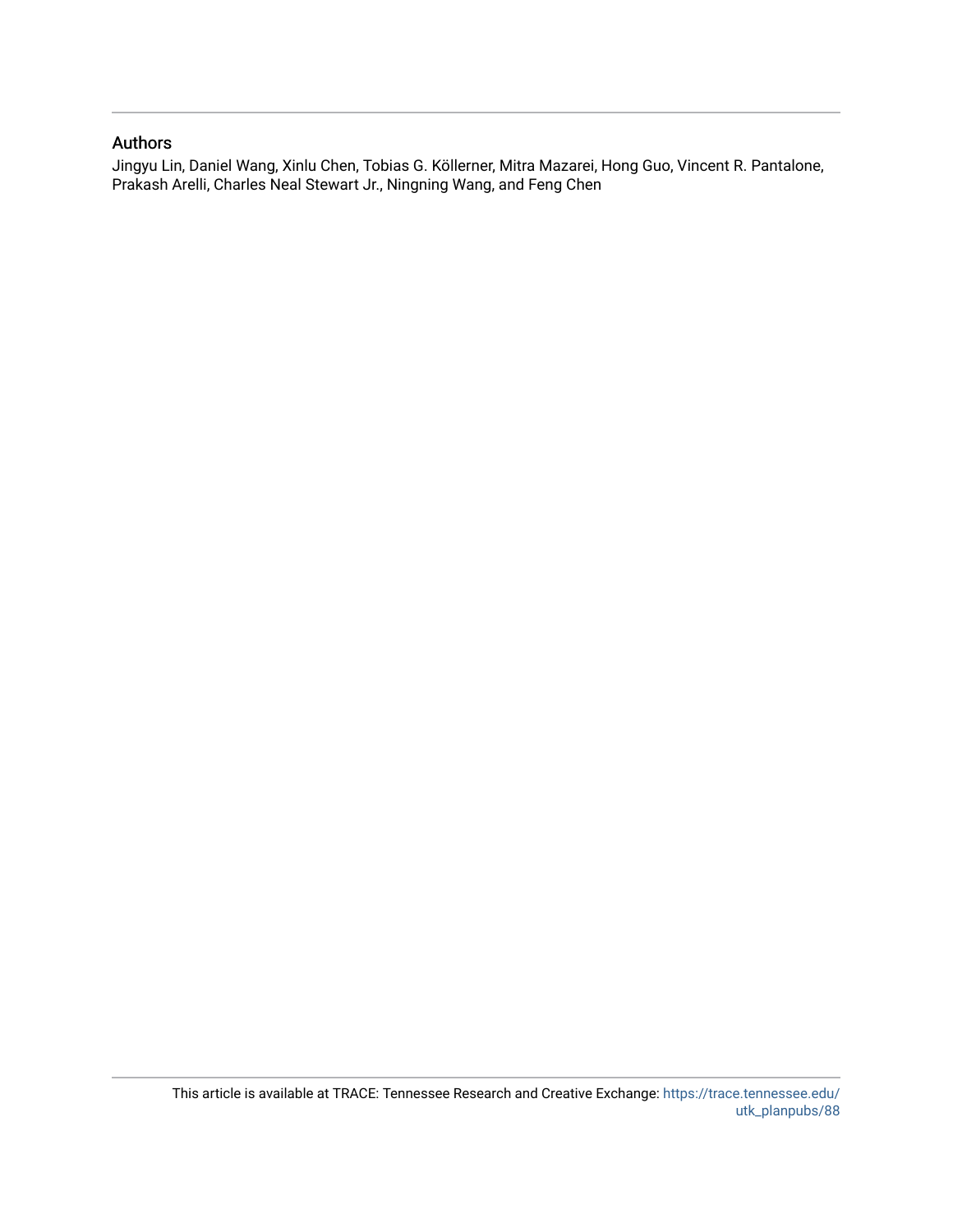## An  $(E,E)$ - $\alpha$ -farnesene synthase gene of soybean has a role in defence against nematodes and is involved in synthesizing insect-induced volatiles

Jingyu Lin<sup>1</sup>, Dan Wang<sup>2</sup>, Xinlu Chen<sup>1</sup>, Tobias G. Köllner<sup>3</sup>, Mitra Mazarei<sup>1</sup>, Hong Guo<sup>4</sup>, Vincent R. Pantalone<sup>1</sup>, Prakash Arelli<sup>5</sup>, Charles Neal Stewart Jr<sup>1</sup>, Ningning Wang<sup>2</sup> and Feng Chen<sup>1,\*</sup>

<sup>1</sup>Department of Plant Sciences, University of Tennessee, Knoxville, TN, USA

<sup>5</sup>Crop Genetics Research Unit, USDA-ARS, Jackson, TN, USA

<sup>2</sup>Department of Plant Biology and Ecology, College of Life Sciences, Nankai University, Tianjin, China

<sup>3</sup>Department of Biochemistry, Max Planck Institute for Chemical Ecology, Jena, Germany

4 Department of Biochemistry, Cellular and Molecular Biology, University of Tennessee, Knoxville, TN, USA

Received 25 May 2016; accepted 5 October 2016. \*Correspondence (Tel +1 865 9748521; fax +1 865 9741947;

email fengc@utk.edu)

#### Summary

Plant terpene synthase genes (TPSs) have roles in diverse biological processes. Here, we report the functional characterization of one member of the soybean TPS gene family, which was designated GmAFS. Recombinant GmAFS produced in Escherichia coli catalysed the formation of a sesquiterpene  $(E, E)$ - $\alpha$ -farnesene. GmAFS is closely related to  $(E, E)$ - $\alpha$ -farnesene synthase gene from apple, both phylogenetically and structurally. GmAFS was further investigated for its biological role in defence against nematodes and insects. Soybean cyst nematode (SCN) is the most important pathogen of soybean. The expression of GmAFS in a SCN-resistant soybean was significantly induced by SCN infection compared with the control, whereas its expression in a SCN-susceptible soybean was not changed by SCN infection. Transgenic hairy roots overexpressing GmAFS under the control of the CaMV 35S promoter were generated in an SCN-susceptible soybean line. The transgenic lines showed significantly higher resistance to SCN, which indicates that GmAFS contributes to the resistance of soybean to SCN. In soybean leaves, the expression of GmAFS was found to be induced by Tetranychus urticae (two-spotted spider mites). Exogenous application of methyl jasmonate to soybean plants also induced the expression of GmAFS in leaves. Using headspace collection combined with gas chromatography–mass spectrometry analysis, soybean plants that were infested with T. urticae were shown to emit a mixture of volatiles with  $(E, E)$ - $\alpha$ -farnesene as one of the most abundant constituents. In summary, this study showed that GmAFS has defence roles in both below-ground and above-ground organs of soybean against nematodes and insects, respectively.

Keywords: sesquiterpene synthase, volatile, transgenic hairy roots.

## Introduction

Soybean is a crop of global importance. Its yield can be significantly reduced due to diseases caused by microbial pathogens and infestation by herbivorous insects (Hartman et al., 2011). The approaches to managing biotic agents of soybean plants, similar to other major crops, include sound cultural practices, application of synthetic pesticides and deployment of resistant cultivars (Oerke, 2006). The development of disease/ insect-resistant soybean may be assisted by the mechanistic elucidation of plant natural defences, especially the isolation of defence genes. The production of secondary metabolites is one strategy of plant natural defences against pathogens and insects (Bennett and Wallsgrove, 1994; Zhao et al., 2013). The most structurally diverse group of plant secondary metabolites is terpenoids, which have diverse roles in the interactions of plants with the environment, including serving as defences against pathogens and insects (Gershenzon and Dudareva, 2007). The soybean genome has been fully sequenced (Schmutz et al., 2010). This valuable resource is expected to facilitate the identification of candidate genes involved in the biosynthesis of terpenoids, especially of those that have roles in natural defences of soybean plants.

Terpene synthases (TPSs) are key enzymes for terpene biosynthesis. They catalyse the formation of terpenes from isoprenyl diphosphate substrates of various chain lengths (Degenhardt et al., 2009). In flowering plants, TPSs form a mid-sized gene family in each species (Chen et al., 2011). Over the past 10 years, we have been engaged in functional characterization of the TPS gene family in natural defences in several crop plants, including rice (Yuan et al., 2008), sorghum (Zhuang et al., 2012) and poplar trees (Danner et al., 2011). We have also embarked on a project to study the TPS family of soybean. A recent study (Liu et al., 2014) showed that the soybean TPS family (GmTPSs) consists of more than 20 members. The expression of 21 GmTPS genes was examined in different soybean tissues. While many genes were found to be expressed in primarily reproductive organs, twelve GmTPS genes also showed different expression patterns in response to mechanical wounding (Liu et al., 2014). GmTPS3 was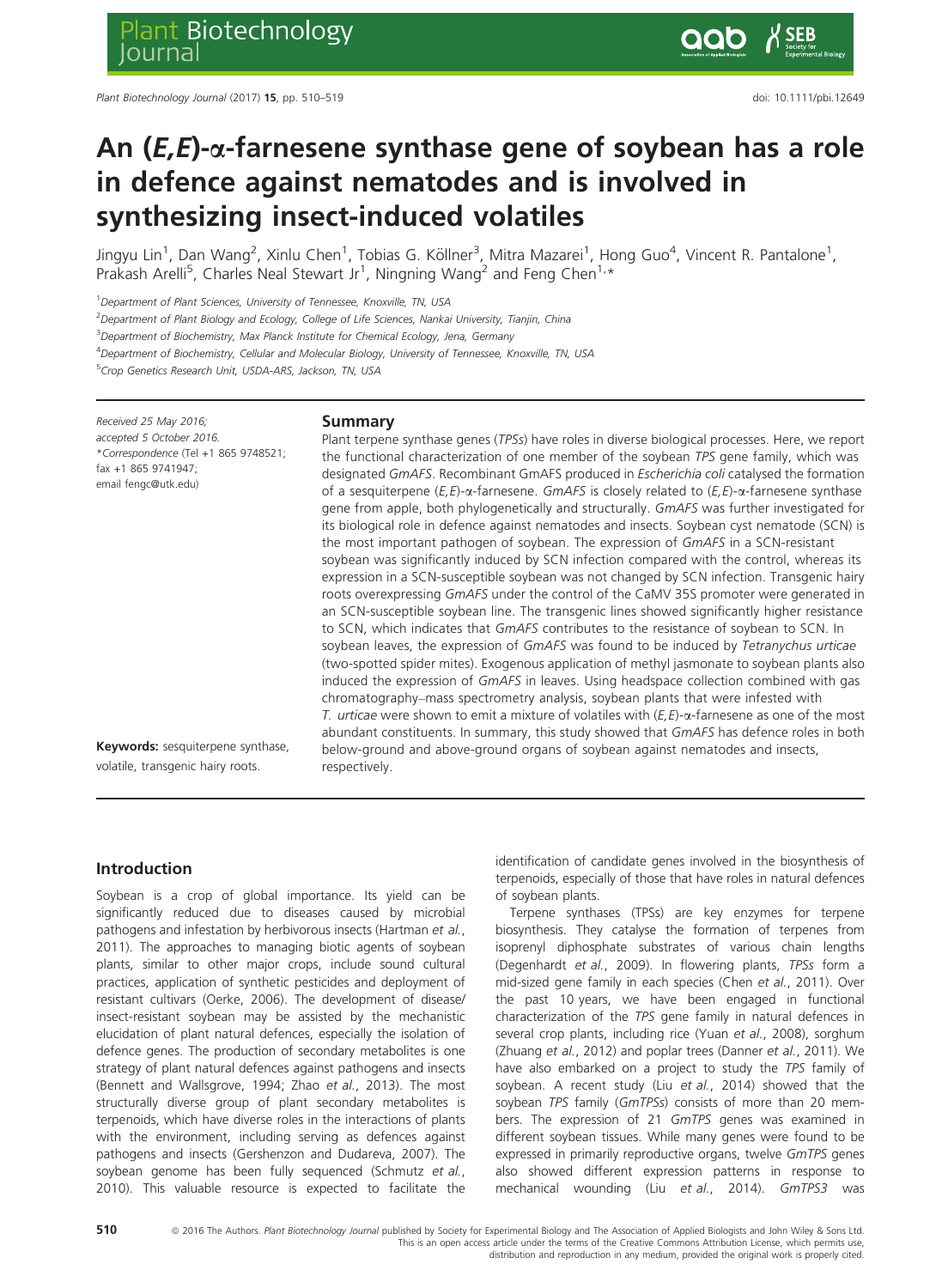determined to encode geraniol synthase, and transgenic tobaccos overexpressing GmTPS3 showed increased resistance to cotton leaf worms (Liu et al., 2014).

In this study, we report the functional characterization of GmTPS21, which we designated GmAFS (G. max a-farnesene synthase). GmAFS was selected for this investigation because it was identified as one of the candidate defence genes against soybean cyst nematodes (SCNs) in our previous study (Mazarei et al., 2011). SCN is the most important pathogen of the soybean crop (Koenning and Wrather, 2010). Thus, it has been highly desired to identify and isolate soybean defence genes for genetic improvement of soybean for enhanced resistance against SCN. There were three objectives in this study. The first objective was to determine the biochemical function of the protein encoded by GmAFS. Terpene synthases can be categorized into monoterpene synthases, sesquiterpene synthases, and diterpene synthases, depending on the products they form (Chen et al., 2011). We used in vitro biochemistry to determine the specific biochemical activity of GmAFS. The second objective was to determine whether GmAFS indeed has a role in SCN resistance. For this objective, transgenic hairy roots overexpressing GmAFS were produced and assayed for SCN resistance. The third objective was to examine whether GmAFS has roles in soybean defence against other pests. In many plant systems, insect herbivory can induce the biosynthesis and emission of volatile terpenoids (Shrivastava et al., 2010). For the third objective, we specifically examined whether GmAFS has a role in soybean defence against insects in above-ground tissues.

#### Results

#### Expression of GmAFS is induced by SCN infection in SCNresistant soybean

In our previous GeneChip analysis, the expression of GmAFS corresponding to Gma.625.1.S1\_at was shown to be significantly induced by SCN infection in the SCN-resistant soybean TN02-226, whereas gene expression was unchanged in SCNinfected susceptible (TN02-275) plants (Mazarei et al., 2011; see Supplemental Table 2 therein). As it is possible that false-positive results could occur in microarray experiments from crosshybridization (Dai et al., 2002), quantitative reverse-transcription PCR (qRT-PCR) experiments were performed. First, root tissues were collected from the SCN-resistant soybean line TN02-226 and the SCN-susceptible soybean line TN02-275 with (3 days post-SCN inoculation) and without SCN infection. These samples were subject to qRT-PCR analysis for GmAFS. No significant difference was observed in the expression of GmAFS in the SCNsusceptible soybean with or without SCN infection. In contrast, the expression of GmAFS in the SCN-resistant soybean was significantly increased (about 2.5-fold) by SCN infection in comparison with that of the control roots without SCN infection (Figure 1).

#### Evolutionary relatedness of GmAFS with other terpene synthases

With the confirmation of GmAFS expression in relation to SCN infestation (Figure 1), our next objective was to determine the biochemical function of the protein encoded by GmAFS. To this end, we first performed phylogenetic analysis to determine the evolutionary relatedness of GmAFS with other TPSs including some with known functions. From the latest version of the annotated soybean genome, 22 putative full-length TPS genes



Figure 1 Expression of GmAFS gene in the SCN-infected (+) and noninfected control  $(-)$  roots of the SCN-resistant (R) and SCN-susceptible (S) soybean lines using quantitative RT-PCR. The expression of GmAFS was examined in the root tissues from TN02-226 (R) and TN02-275 (S) soybean breeding lines with  $(+)$ /without  $(-)$  the treatment of SCN HG type 1.2.5.7 (race 2). The PCR products for soybean ubiquitin-3 (GmUBI-3) were used to judge equality of concentration of cDNA templates in different samples. Bars represent mean values of three biological replicates with standard error. Bars with asterisks are significantly different at  $P < 0.05$  as tested by Fisher's least significant difference.

including GmAFS (Glyma.13G321100) were identified. Phylogenetic trees were reconstructed using all TPSs from four sequenced dicot plants: soybean, Arabidopsis, apple and poplar. From this analysis, the soybean TPSs were determined to belong to five subfamilies: a, b, c, e/g and g (Figure 2). GmAFS is a member of the TPS-b subfamily. Most members of the TPS-b subfamily encode monoterpene synthase (Chen et al., 2011), except apple  $(E, E)$ - $\alpha$ -farnesene synthase (MdAFS) (Green et al., 2007) and poplar  $(E,E)$ - $\alpha$ -farnesene synthase (PtTPS2) (Danner et al., 2011), which are sesquiterpene synthases. GmAFS clustered together with MdAFS and PtTPS2 (Figure 2) and showed 53% and 51% sequence identity to MdAFS and PtTPS2, respectively. Besides sharing high overall sequence similarity, GmAFS, MdAFS and PtTPS2 exhibit conserved structural features. These include the aspartate-rich DDxxD motif, NSD/DTE motif, and H-a1 loop (Figure 3). The H- $\alpha$ 1 loop of apple MdAFS has been previously demonstrated to function in the binding of the metal ion K<sup>+</sup> (Green et al., 2009). Evolutionary relatedness, sequence homology and conserved structural features suggested that GmAFS encodes  $(E, E)$ - $\alpha$ -farnesene synthase.

#### GmAFS encodes a sesquiterpene synthase producing  $(E,E)$ - $\alpha$ -farnesene

Under the standard assay conditions (Zhuang et al., 2012), GmAFS did not show activity with either geranyl diphosphate or farnesyl diphosphate. As it has been demonstrated that the  $(E, E)$ - $\alpha$ -farnesene synthases from apple and poplar need  $K^+$  in addition to magnesium for catalytic activity (Danner et al., 2011; Green et al., 2009), we also performed assays containing  $K^+$ . In the presence of  $K^+$ , GmAFS converted farnesyl diphosphate into  $(E, E)$ a-farnesene (Figure 4a). However, GmAFS was not able to convert geranyl diphosphate into monoterpenes under the same conditions (Figure 4b).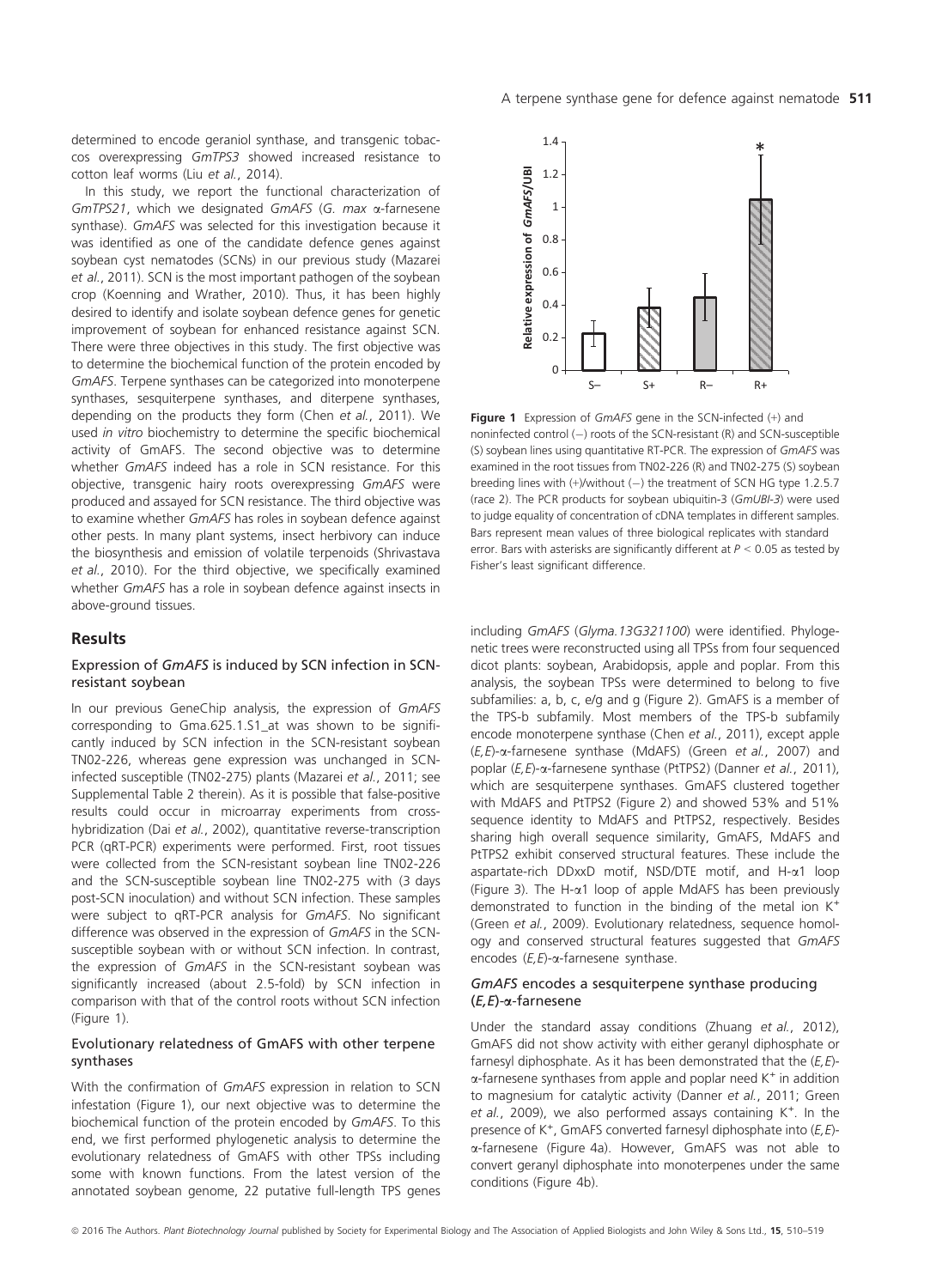

Figure 2 Phylogenetic tree of terpene synthases (TPSs) from soybean (blue), apple (red), poplar (pink), Arabidopsis (green) and representative ones from gymnosperm. PpCPS/KS is a diterpene synthase from the moss Physcomitrella patens; it resembles ancestral plant terpene synthases. GmAFS is the terpene synthase gene from soybean which was investigated in this study. MdAFS (GenBank accession AAO22848.2) and PtTPS2 (GenBank accession AEI52902) are known ( $E, E$ )- $\alpha$ -farnesene synthases from apple and poplar, respectively. AtTPS3 from Arabidopsis also encodes ( $E, E$ )- $\alpha$ -farnesene synthase (Fäldt et al., 2003). PaTPS-far (GenBank accession AAS47697) and Pt5 (GenBank Accession AAO61226) are (E,E)-a-farnesene synthase from Picea abies and Pinus taeda, respectively. TPS-a, b, c, d, e/g and g depict subfamilies. All known (E,E)-a-farnesenes are highlighted in yellow.

#### Structural feature of the GmAFS model and comparison with that of MdAFS

With the experimental confirmation that  $GmAFS$  encodes  $(E, E)$ a-farnesene synthase (Figure 4), next, we compared the threedimensional structures and the active sites of GmAFS and MdAFS. Homology models of GmAFS and MdAFS were generated by use of the structure of tobacco 5-epi-aristolochene synthase (PDB ID: 5EAT) as template (Facchini and Chappell, 1992). The two models superpose well with a RMSD deviation of only 1.5 Å (Figure 5a). The models for GmAFS and MdAFS obtained with the X-ray structure of (+)-bornyl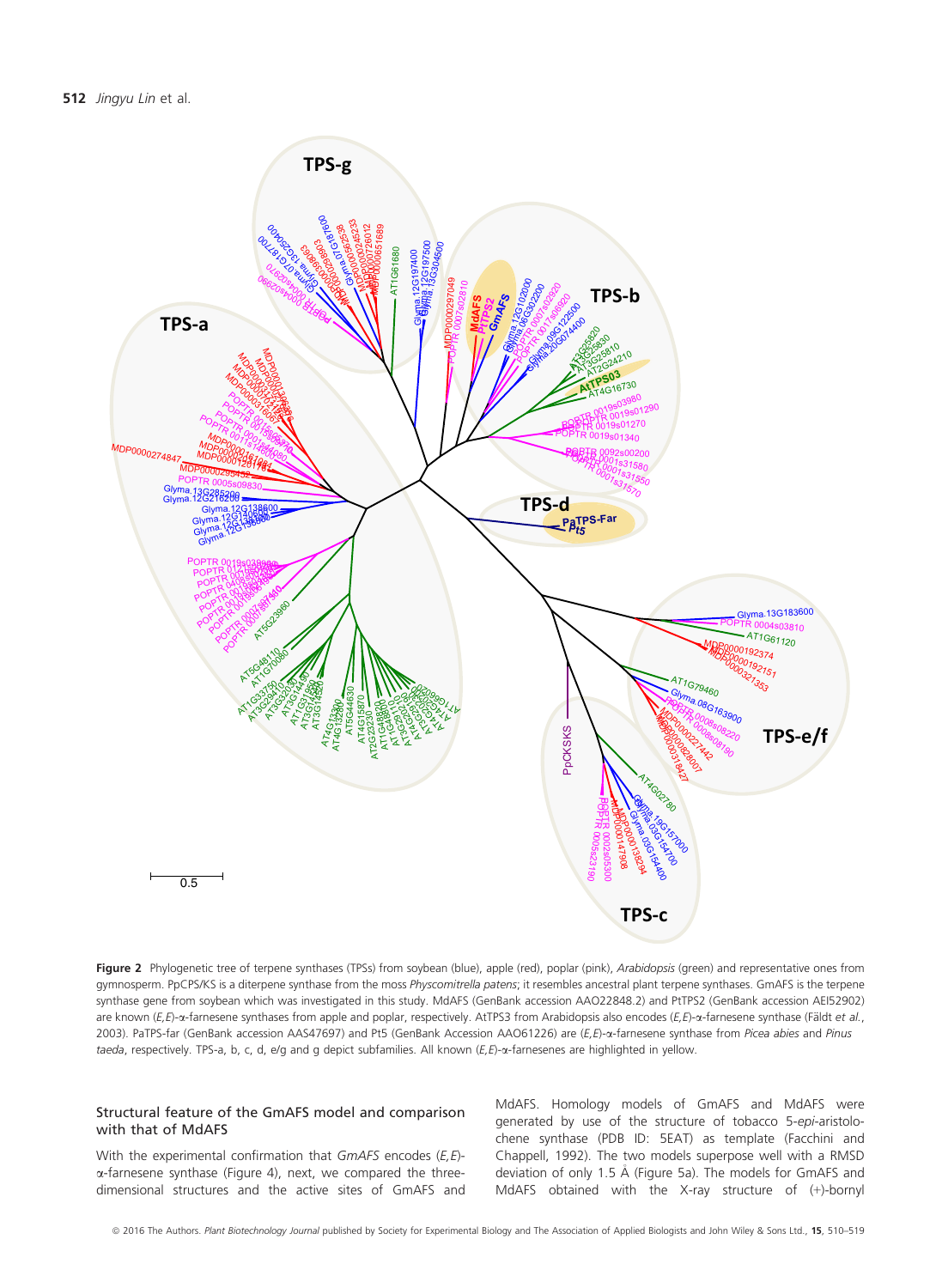

Figure 3 Protein sequence alignment of GmAFS with  $(E, E)$ - $\alpha$ -farnesene synthases from apple (MdAFS) and poplar (PtTPS2). Three conserved motifs among GmAFS, MdAFS1 and PtTPS2 are boxed: the 'DDxxD' motif, the 'NSD/DTE' motif and the 'H-a1 loop'.

**Retention time** (min)

**Figure 4** GC–MS total ion chromatograms of<br>reaction products from a terpene synthase assay<br>of *E*. coli-expressed GmAFS. (a) The terpene<br>synthase assay of *E*. coli-expressed recombinant<br> $\begin{bmatrix}\n\cos(4x) & \cos(4x) & \cos(4x) \\
\cos(4$ reaction products from a terpene synthase assay of E. coli-expressed GmAFS. (a) The terpene synthase assay of E. coli-expressed recombinant GmAFS using farnesyl diphosphate (FPP) as substrate showing the sesquiterpene synthase activity. (b) The terpene synthase assay of E. coli expressed GmAFS using geranyl diphosphate (GPP) as substrate showing no monoterpene synthase activity.



diphosphate synthase (1N20), a monoterpene synthase (Whittington et al., 2002), as the template are also similar. The active site residues for GmAFS and MdAFS were found to be conserved. These residues as well as structural motifs (e.g., H-a1 loop, DDxxD motif and H helix) in GmAFS and MdAFS were well aligned (Figure 5b). It is of interest to note that the H- $\alpha$ 1 loops from the two models superpose well, even though the residue corresponding to P486 in MdAFS is Ala (A480) in GmAFS.

#### Overexpressing GmAFS in transgenic hairy roots led to enhanced resistance to soybean cyst nematode

**Retention time** (min)

The expression pattern of GmAFS (Figure 1) strongly suggested that GmAFS may have a role in soybean defence against SCN. To test this hypothesis, we chose to use transgenic hairy root system, which has been proved in our previous studies to be a reliable system for evaluating candidate SCN-resistant genes (Lin et al., 2013). A SCN-susceptible line of soybean (Williams 82) was used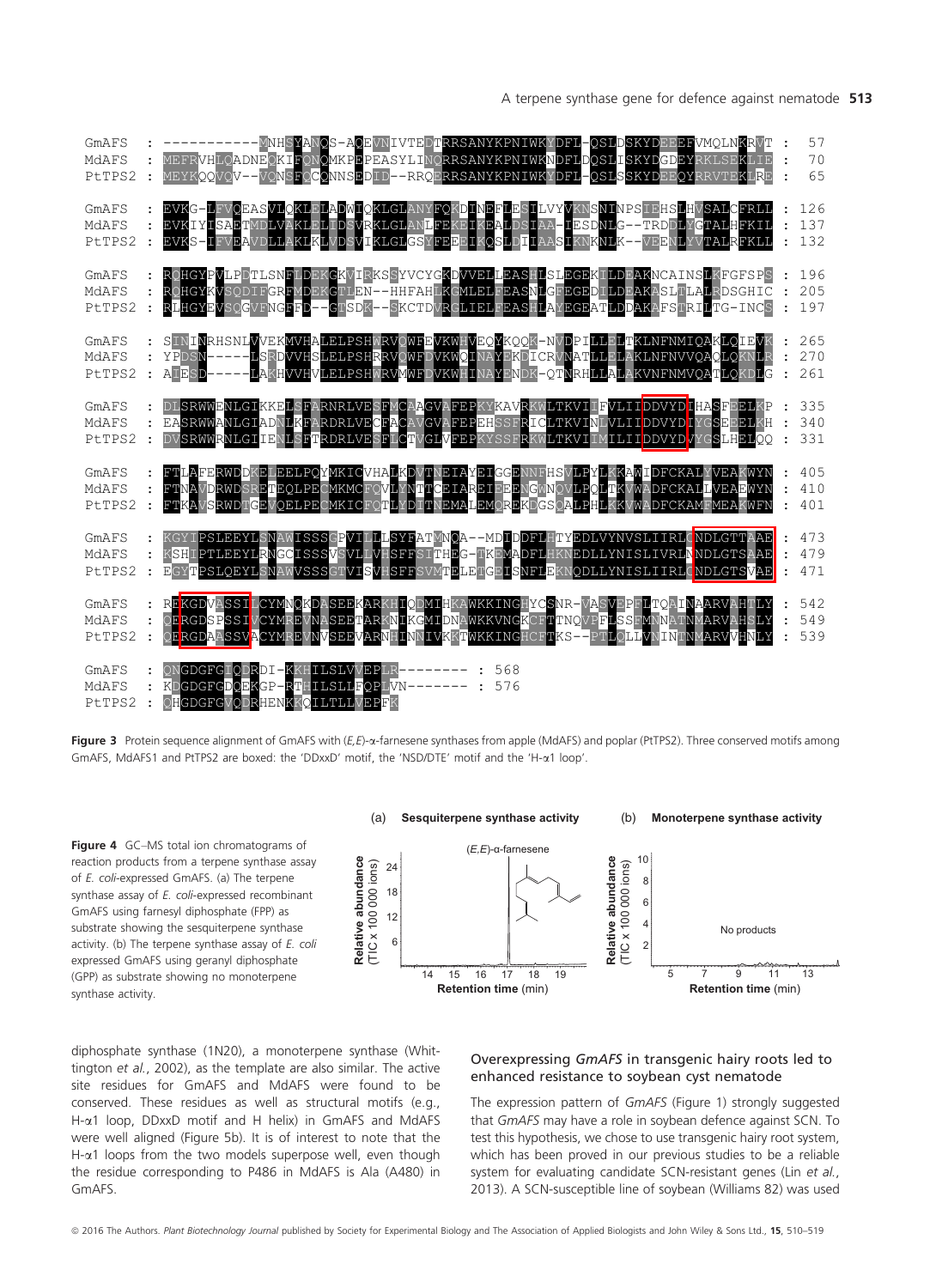

Figure 5 Structural analysis of GmAFS. (a) Supposition of the homology models for GmAFS (magenta) and MdAFS (cyan). The two models can be superposed well with a RMSD deviation of 1.5 Å. The active site residues are shown in ball and stick. (b) The active site structures and residues from the GmAFS and MdAFS models. H- $\alpha$ 1 loop, DDxxD motif and H helix are also shown.

to produce transgenic hairy roots overexpressing GmAFS under control of CaMV35S promoter. For fast screening, transgenic hairy roots were generated to coexpress GmAFS and an orange florescence protein (OFP) reporter gene (Figure 6a) in the same cassette. As a negative control, transgenic hairy roots were also produced with a binary vector containing only the ORP reporter gene under the control of CaMV35S promoter (Figure 6b). There was no significant difference on generating the hairy roots between the GmAFS-overexpressing line and the vector control line.

The mean number of adult females and cysts for the control line was about 17.0, whereas the mean number of adult females and cysts for GmAFS-overexpressing transgenic hairy roots was about 10.6. Significantly fewer cysts were observed in transgenic soybean hairy root overexpressing GmAFS than that from control transgenic hairy roots. The female index of transgenic hairy roots overexpressing GmAFS (approximately 60) was significantly lower than that of the control (artificially set to 100) (Figure 6c), which



Figure 6 Susceptibility of transgenic soybean hairy roots with overexpression of GmAFS to SCN race 3. (a) Schematic representation of the construct used for transgenic soybean line overexpressing GmAFS and an orange fluorescent protein (OFP) reporter gene. '35S-Pro' and 'NOS-ter' represent the CaMV 35S promoter and the NOS terminator, respectively. (b) Schematic representation of the construct used for control line containing only OFP reporter gene. (c) Ctr stands for the soybean hairy root transformed with the vector containing an orange florescence protein gene. GmAFS stands for the soybean hairy root transformed with the construct overexpressing GmAFS. Williams 82 soybean was the variety used for generating these two types of hairy roots. Bars represent mean values ( $n = 20$ ) of the female index with standard error. Bars with asterisks are significantly different at  $P < 0.05$  as tested by Fisher's least significant difference.

means that the transgenic soybean showed 40% decrease in susceptibility to SCN.

#### The expression of GmAFS in soybean leaves can be induced by herbivory and methyl jasmonate

Some terpene synthase genes are known to be expressed in multiple tissues and can be induced by multiple stresses (Fäldt et al., 2003). To understand whether GmAFS has roles in other biological processes other than defence again SCN, we examined the expression of GmAFS in leaves especially under stress conditions using qRT-PCR. The expression of GmAFS in leaves infested with Tetranychus urticae (two-spotted spider mite) was found to be 12-fold higher than its expression in control soybean leaves without T. urticae infestation (Figure 7). The jasmonate signalling pathway is essential for regulating plant defence responses to insect herbivory (War et al., 2012). To understand whether this pathway is also associated in regulating the expression of GmAFS, soybean plants were treated with methyl jasmonate and leaves were collected for gene expression analysis. The expression of GmAFS in the methyl jasmonate-treated plants was 11-fold higher than its expression in the control plants (Figure 7).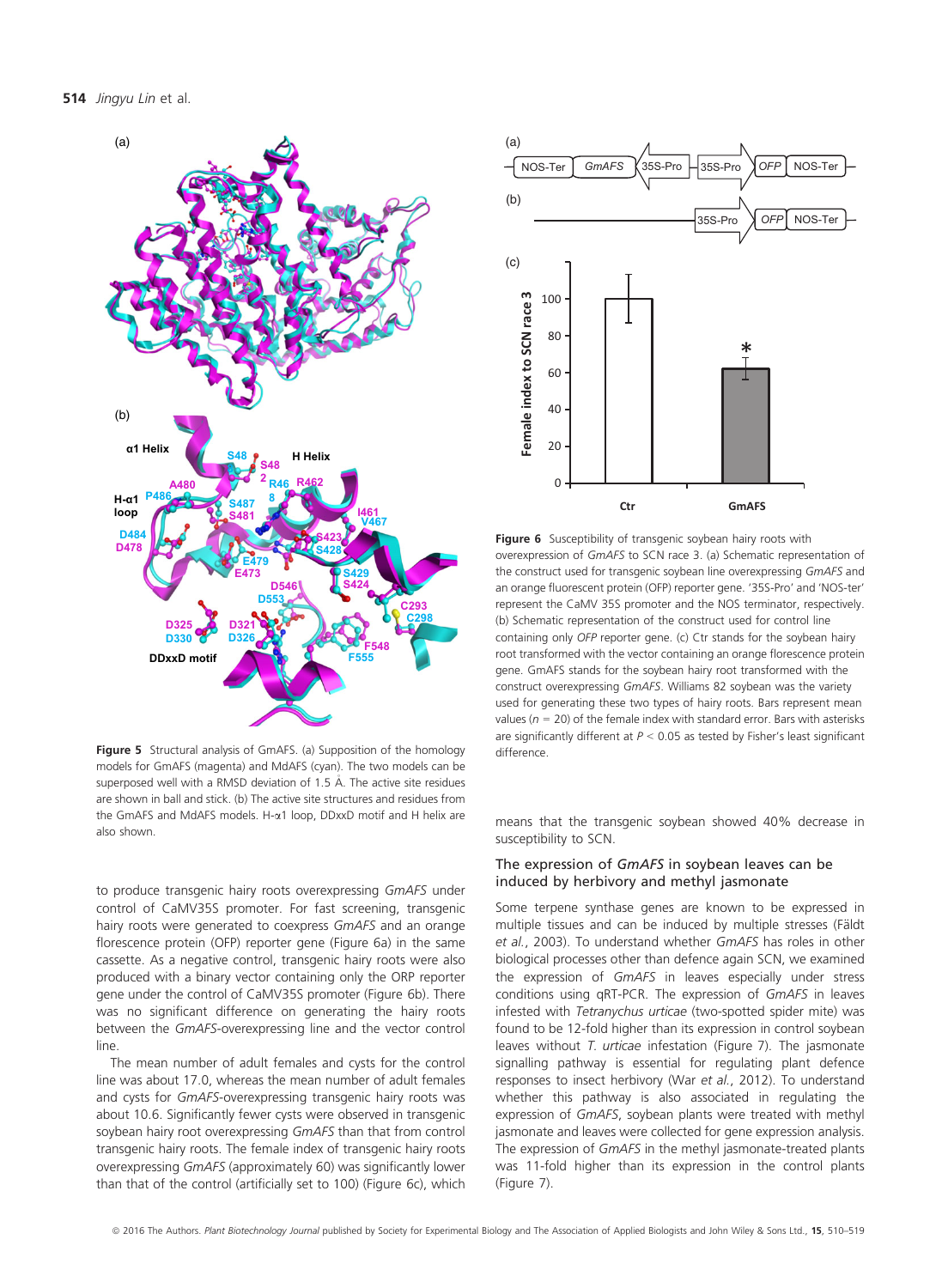#### $(E,E)$ - $\alpha$ -farnesene was one of the major volatile compounds emitted from soybean plants infested with T. urticae

Gene expression analysis of GmAFS in soybean leaves showed that this gene is induced by herbivory (Figure 8). To determine whether  $(E, E)$ - $\alpha$ -farnesene, the product of GmAFS, is released as a volatile compound from T. urticae-infested soybean plants, we performed dynamic headspace collection coupled with gas chromatography–mass spectrometry analysis. (E,E)-a-farnesene was among the major volatile compounds detected from the T. urticae-infested soybean plants. Other major compounds include Z-3-hexenyl acetate and methyl salicylate (Figure 8). Untreated control soybean plants were also analysed. While (E,E) a-farnesene was also detected, its amount was lower than that from the T. *urticae*-infested soybean plants (Figure 8).

#### **Discussion**

#### GmAFS provides novel information about the evolution of terpene synthases

Terpene synthase genes form subfamilies with individual subfamilies usually associated with specific biochemical functions as monoterpene synthases, sesquiterpene synthases or diterpene synthases (Chen et al., 2011). GmAFS belongs to the TPS-b subfamily, members of which generally function as monoterpene synthases. It is therefore somehow surprising to observe that GmAFS functions as a sesquiterpene synthase (Figure 4). Further phylogenetic analysis provided new insight into the evolution of the TPS-b subfamily in general and the  $(E, E)$ - $\alpha$ -farnesene synthases clade in particular. The  $(E, E)$ - $\alpha$ -farnesene synthase genes from soybean and apple are apparent orthologs, implying that their immediate ancestor gene evolved in the common ancestor of Fabidae. GmAFS and MdAFS being a pair of orthologs are also being supported by the high structural similarities of the two proteins they encode (Figure 5). There is conflicting evidence in regard to whether this gene evolved in the common ancestor of Rosid. The clustering of the poplar  $(E,E)$ - $\alpha$ -farnesene synthase gene with the apple and soybean  $(E, E)$ - $\alpha$ -farnesene synthase genes supports this hypothesis. However, the  $(E, E)$ - $\alpha$ -farnesene



Figure 7 Expression of GmAFS gene in of the leaves of the Williams 82 soybean plants that were infested by  $T$ . urticae (spider mite), treated by methyl jasmonate (MeJA) and control plants (Ctr) using quantitative RT-PCR. The PCR products for soybean ubiquitin-3 (GmUBI-3) were used to judge equality of concentration of cDNA templates in different samples. Bars represent mean values of three biological replicates standard error. Bars with asterisks are significantly different at  $P < 0.05$  as tested by Fisher's least significant difference.

synthase gene from Arabidopsis (AtTPS03) does not support this hypothesis. In addition to the phylogenetic evidence presented in this paper (Figure 2), the Arabidopsis  $(E, E)$ - $\alpha$ -farnesene synthase behaves differently at the biochemical level. While GmAFS, MdAFS and PtTPS2 all use  $K^+$  and Mg<sup>2+</sup> as cofactors, AtTPS03 uses only  $Mq^{2+}$  as a factor like most TPSs (Huang et al., 2010). It is certainly possible that the orthologous  $(E, E)$ - $\alpha$ -farnesene synthase gene was lost in Arabidopsis. The analysis of the putative orthologs of this gene in other species of Rosid will provide evidence for testing this hypothesis. Prior to this study, several (E,E)a-farnesene synthase genes have been isolated from gymnosperms (Phillips et al., 2003), which belong to the TPS-d subfamily (Figure 2). Together, these results suggest that  $(E, E)$ - $\alpha$ -farnesene synthase genes have evolved multiple times in seed plants.

#### GmAFS has a role in soybean defence against SCN

The induced expression of GmAFS in SCN-resistant soybean suggested that GmAFS has a role in soybean defence against SCN (Figure 1). This hypothesis was supported with the overexpression of GmAFS in transgenic hairy roots of a soybean variety that is SCN susceptible (Figure 6). Interestingly, the expression pattern of GmAFS is highly similar to that of soybean salicylic acid methyltransferase gene (GmSAMT1) (Lin et al., 2013). The expression of GmSAMT1 in a SCN-susceptible line was not significantly changed with SCN infection. In contrast, its expression was significantly induced by SCN infection in a SCN-resistant line. Similarly, overexpression of GmSAMT1 in a SCN-susceptible line also led to enhanced resistance to SCN (Lin et al., 2013). The enhanced resistance of GmSAMT1-overexpressors to SCN was attributed to the changes in the salicylic acid signalling pathway (Lin et al., 2013). While the defence mechanism conferred by GmAFS is unclear, it is tempting to speculate that its product (E,  $E$ )- $\alpha$ -farnesene has nematicidal activity. A number of terpenoids have been demonstrated to be nematicidal (Ntalli et al., 2010; Oka et al., 2000). It will be interesting to determine whether the defence rendered by  $GmAFS$  is indeed due to the toxicity of  $(E,E)$ a-farnesene or other mechanisms. It will also be interesting to determine whether GmAFS, GmSAMT1 and other SCN-resistant genes work concertedly to achieve SCN resistance.

#### GmAFS may be involved in indirect defence against insects

In addition to defence against SCN, GmAFS is suggested to have a role in soybean defence against herbivorous insects. When infested by soybean aphids, soybean plants emitted a mixture of volatile compounds including  $(E, E)$ - $\alpha$ -farnesene (Moraes et al., 2005). Aphid-induced volatiles from soybean plants were shown to attract soybean aphid's natural enemies such as Syrphidae (Diptera), Chrysopidae (Neuroptera), and green lacewings (Mallinger et al., 2011). Volatile  $(E, E)$ - $\alpha$ -farnesene has been shown to be active signal in attracting natural enemies. Laboratory results showed that  $\alpha$ -farnesene was attractive to parasitic wasps including Aphidius ervi, Coleomegilla maculate and Chrysoperla carnea (Du et al., 1998; Zhu et al., 1999). James (2005) also reported the parasitic mymarid wasp, Anagrus daanei, was attracted to farnesene in a field study. In the current study, T. urticae infestation induced the expression of GmAFS (Figure 7) and elevated emission of  $(E, E)$ - $\alpha$ -farnesene (Figure 8), suggesting that  $(E, E)$ - $\alpha$ -farnesene may have a role in attracting the natural enemies of T. urticae as well. In fact,  $(E, E)$ - $\alpha$ -farnesene is a common compound of herbivore-induced plant volatile blends from some plants such as bean, pear, apple and poplar (Boeve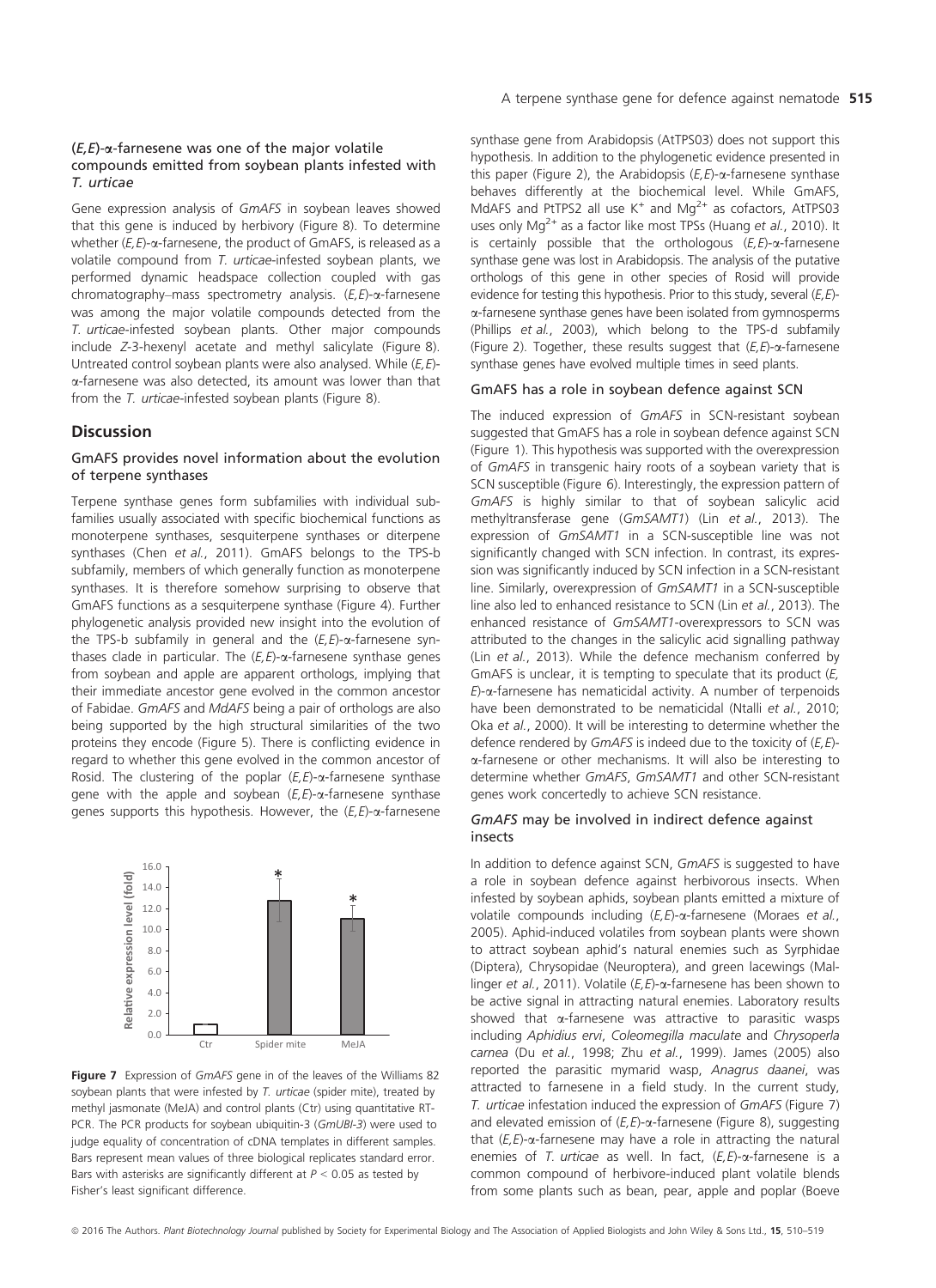

et al., 1996; Danner et al., 2011; Du et al., 1998; Scutareanu et al., 2003). Therefore,  $(E, E)$ - $\alpha$ -farnesene might function in indirect defence pertaining to many insect pests for many plants, including soybean.

#### Other possible roles of GmAFS and its use for genetic improvement of soybean

In addition to its roles in defence against SCN and indirect defence against insects, GmAFS may also have other functions. For instance, the product of GmAFS may provide defence against bacterial pathogens, fungal pathogens and viruses. In a previous study, root-emitted sesquiterpene caryophyllene was shown to attract beneficial nematodes for defence against insects (Rasmann et al., 2005). It will be interesting to determine whether GmAFS-produced  $(E, E)$ - $\alpha$ -farnesene has a similar function. GmAFS (GmTPS21) was found to be highly expressed in stem and mature flowers and its expression increased nearly 25-fold after 2 h of wounding (Liu et al., 2014). Besides such functional studies, GmAFS presents a useful genetic improvement of soybean for enhanced defence against multiple biotic agents. We are in the process of producing transgenic soybean overexpressing GmAFS. Once produced, we will test these lines for defence function against individual pathogens and insects as well as the agronomic performance of the transgenic soybean in the field.

#### Experimental procedures

#### Plants, insects and plant treatments

Three soybean (Glycine max) lines were used in this study. These included 'Williams 82' and two genetically related breeding lines: TN02-226 and TN02-275, which are resistant and susceptible, respectively, to soybean cyst nematode (SCN) HG type 1.2.5.7 (race 2). TN02-226 and TN02-275 were used in our prior gene profiling to identify candidate SCN-resistant genes (Mazarei et al., 2011). Williams 82 soybean was used as the plant materials for SCN HG type 0 (race 3) bioassay and gene expression examination under two-spotted spider mites (Tetranychus urticae) and methyl jasmonate treatment. Chlorine gas-sterilized soybean seeds were germinated on autoclaved filter paper moistened with sterile distilled water. Three soybean seedlings were grown Figure 8 Volatiles emitted from Williams 82 soybean plants infested with two-spotted spider mites (Tetranychus urticae). The untreated Williams 82 soybean plants were analysed as a control. The upper panel shows a GC chromatogram of the volatiles from T. urticaeinfested plants, and the lower panel shows a GC chromatogram from control plants. IS represents the internal standard. 1, Z-3-hexenyl acetate; 2, methyl salicylate; 3,  $(E, E)$ - $\alpha$ -farnesene. The volatile profiling experiment was repeated three times with similar results.

in a single pot under 150–200  $\mu$ mol m<sup>-2</sup> s<sup>-1</sup> irradiance 12-h light/12-h dark cycle at 28 °C/25 °C for 21 days. For the methyl jasmonate treatment, 3-week-old Williams 82 seedlings were irrigated with 25 mL of 5 mM methyl jasmonate. After 24 h, leaves were harvested for gene expression analysis. For the insect treatment, 3-week-old Williams 82 soybean seedlings were transferred to the glasshouse for treatment with T. urticae. A total of 200 spider mites were used to infest one soybean plant. After 3 days of infestation, soybean plants were subjected to volatile profiling. After volatile profiling, leaves were harvested for gene expression analysis.

#### Database search and sequence analysis

TPS genes from soybean and apple were identified by analysing their respective genome sequences housed at Phytozome v9.1 ([http://www.phytozome.net\)](http://www.phytozome.net) using Blast search. The TPS genes from Arabidopsis and poplar were from a previous dataset (Chen et al., 2011). Multiple protein sequence alignment was performed using ClustalX 2.1 (Larkin et al., 2007). A maximumlikelihood tree was constructed using MEGA 6.0 (Tamura et al., 2013) with the Jones–Taylor–Thornton (JTT) model and bootstrapping of 1000 replicates.

#### Isolation of full-length cDNA of GmAFS

A full-length cDNA of GmAFS was isolated via RT-PCR from soybean roots infested by SCN. Total RNA was extracted from root tissues using the RNeasy Plant Mini Kit (Qiagen, Valencia, CA), and DNA contamination was removed with DNase treatment following the manufacturers' instructions. Then purified, total RNA was reverse-transcribed into first-strand cDNA in a 15  $\mu$ L reaction volume using the First-Strand cDNA Synthesis Kit (GE Healthcare, Piscataway, NJ) as previously described (Chen et al., 2003). The following primers were designed for cloning and semiquantitative RT-PCR as follows: GmAFS-F: 5'-ATGAATCAC TCATACGCGAATCAATC-3' and GmAFS-R: 5'-CTATCTAAGGG GTTCAACAACCAGTG-3'. The PCR program used to amplify the target genes was performed as follows: 94 °C for 2 min followed by 35 cycles at 94 °C for 30 s, 56 °C for 30 s and 72 °C for 1 min 50 s, and a final extension at 72 °C for 10 min. PCR products were cloned into vector pEXP5/CT-TOPO and fully sequenced.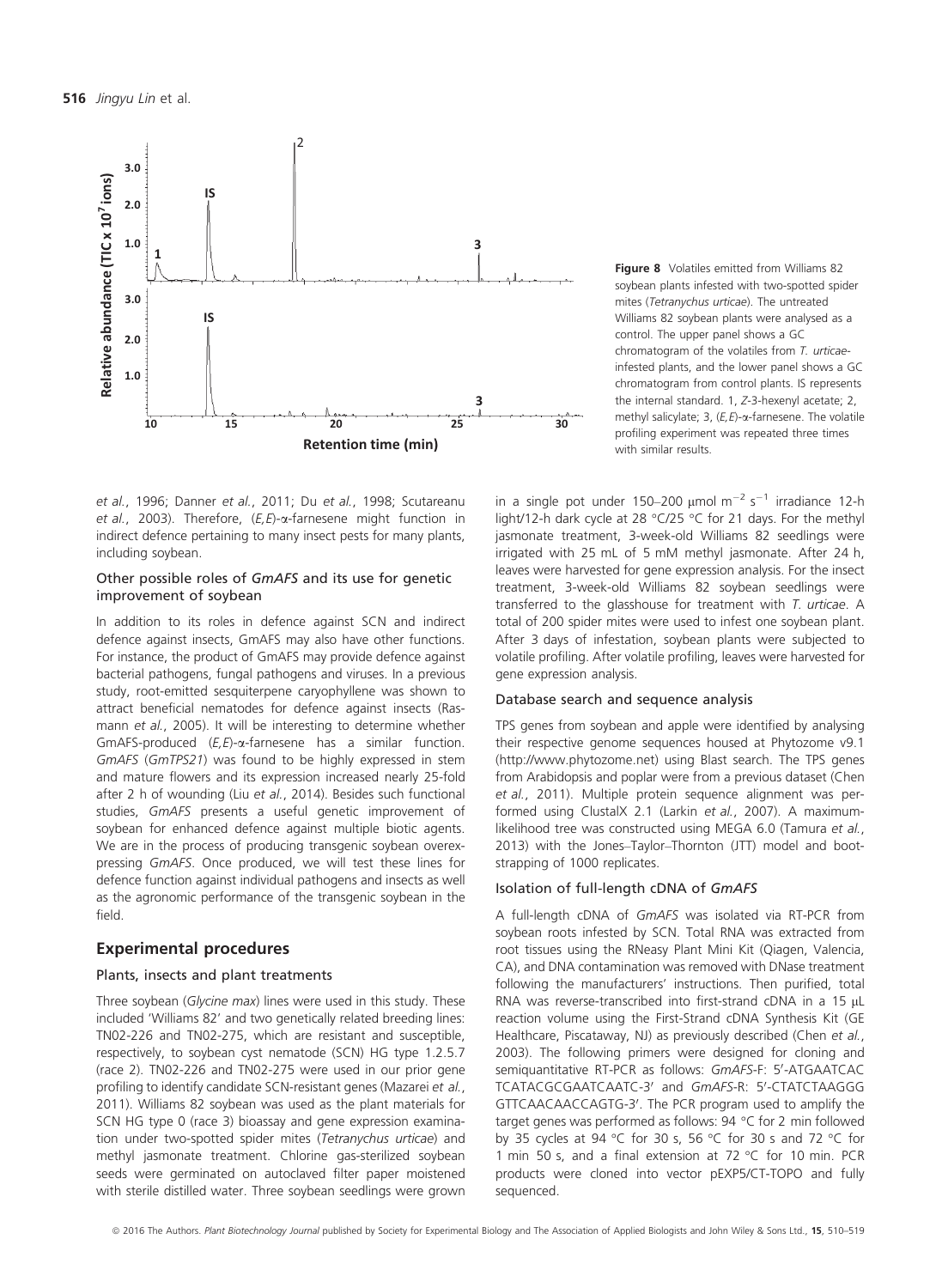#### Escherichia coli expression of GmAFS and terpene synthase enzyme assay

The assays were conducted in standard assay conditions, as previously reported (Zhuang et al., 2012). To study the biochemical function of GmAFS, the above-mentioned protein expression vector pEXP5/CT-TOPO harbouring GmAFS was transformed into the E. coli strain BL21 (DE3) CodonPlus (Stratagene, La Jolla, CA). Fifty millilitres of liquid cultures of the bacteria harbouring the expression constructs were grown at 37 °C to an OD600 of 0.6. Isopropyl b-D-1-thiogalactopyranoside (IPTG) with the final concentration of 500  $\mu$ M was added to the culture for induction, and the cells were kept cultured for 20 h at 18 °C. Then, the cells were collected by centrifugation and disrupted by a  $4 \times 30$  sec sonication treatment in chilled extraction buffer (50 mM Mopso, pH 7.0, with 5 mM  $MgCl<sub>2</sub>$ , 5 mM sodium ascorbate, 0.5 mM PMSF, 5 mM dithiothreitol and 10% (v/v) glycerol). The cell fragments were removed by centrifugation at 14 000  $g$ , and the supernatant was desalted into assay buffer (10 mM Mopso, pH 7.0, 1 mM dithiothreitol, 10% (v/v) glycerol) by passage through an Econopac 10DG column (Bio-Rad, Hercules, CA).

The enzyme assays for recombinant GmAFS were performed at 30 °C for 1 h, using 50  $\mu$ L of the crude enzyme and 50  $\mu$ L assay buffer with 10  $\mu$ M substrate (geranyl diphosphate and farnesyl diphosphate, respectively), 10 mM  $MqCl<sub>2</sub>$ , 0.05 mM  $MnCl<sub>2</sub>$ , 50 mM KCl, 0.2 mM  $NaWO<sub>4</sub>$  and 0.1 mM NaF in a Teflonsealed, screw-capped 1 mL GC glass vial. A solid-phase microextraction (SPME) fibre consisting of 100 µm polydimethylsiloxane (Supelco, Bellefonte, PA) was placed in the headspace of the vial for 10 min for collecting the volatile. For analysis of the absorbed reaction products, the SPME fibre was inserted directly into the injector of the gas chromatograph. GC-MS analysis and product identification were performed as described below.

#### Homology models

Homology models were built for both GmAFS and apple  $(E, E)$ - $\alpha$ farnesene (MdAFS) based on the X-ray structure of Tobacco 5 epi-Aristolochene Synthase (PDB ID: 5EAT) using the homology modelling program in the molecular operation environment (Molecular Operating Environment (MOE), 2015.10; Chemical Computing Group Inc., 1010 Sherbooke St. West, Suite #910, Montreal, QC, Canada, H3A 2R7, 2015).

#### Transcript abundance analysis of GmAFS using quantitative reverse-transcription PCR

The expression of GmAFS in the two genetically related breeding lines: TN02-226 and TN02-275, was analysed in their roots with or without the treatment with SCN HG type 1.2.5.7 (race 2) (Mazarei et al., 2011). The expression of GmAFS in the soybean Williams 82 was analysed in leaves of the control plants, the plants treated with T. urticae and the plants treated with methyl jasmonate. Gene expression was measured using quantitative reverse-transcription PCR (qRT-PCR) as previously reported (Lin et al., 2013). When performing quantitative RT-PCR analysis for GmAFS, soybean ubiquitin-3 gene (GmUBI-3, GenBank accession D28123) was used as a reference gene. The sequences of gene specific primers were as follows: GmAFS-rt-F 5'-GCTTGGATTTCATCTTCGGGA-3<sup>0</sup> , GmAFS-rt-R 5<sup>0</sup> -GGTCCCTAA ATCATTGCACAATCT-3', GmUBI-3-F 5'-GTGTAATGTTGGATGTG TTCCC-3', and GmUBI-3-R 5'-ACACAATTGAGTTCAACACAA ACCG-3'. All qRT-PCR assays were conducted in triplicate. PCR efficiencies for target and reference genes were equal among

samples. Ct values and relative abundance were calculated using software supplied with the Applied Biosystems 7900 HT Fast Real-Time PCR system. The qRT-PCR data were analysed as previously described by Yuan et al. (2006).

#### Construction of binary vectors for root transformation and generation of transgenic soybean hairy roots

The pCAMBIA 1305.2 vector was used as a backbone binary vector. Our construct was built based on previously described plasmids pJL-OFP and pJL-OFP-35S:GUS (Lin et al., 2013), which contained the coding sequence of an orange fluorescent protein (OFP) reporter gene, originally called as pporRFP (Mann et al., 2012). The GmAFS cDNA was inserted into the BamHI and SacI sites of pJL-OFP-35S:GUS to replace the GUS gene, which resulted in the pJL-OFP-35S:GmAFS construct. The constructs including pJL-OFP and pJL-OFP-35S:GmAFS were introduced into the Agrabacterium rhizogenes strain K599 by the freeze-thaw method (Chen et al., 1994). To test GmAFS's role in soybean cyst nematode resistance, transgenic soybean hairy root with overexpression of GmAFS using Williams 82 soybean was generated as previously described (Lin et al., 2013). After about 4 weeks, the hairy roots grew to approximately 10 cm in length. Transgenic soybean roots were screened using dual fluorescent protein flashlight (NightSea, Lexington, MA) to detect OFP expression. The tap roots and hairy roots without OFP expression were excised off from the composite plant. The tap root and OFPnegative hairy roots and all but one transgenic hairy root were excised under the wounding site of the soybean composite plants containing OFP-positive transgenic hairy roots harbouring pJL-OFP or pJL-OFP-35S:GmAFS. The composite soybean plants with a single transgenic hairy root were subjected to SCN bioassays.

#### SCN treatment for breeding lines and SCN bioassay on transgenic hairy root overexpressing GmAFS

The cultures of SCN HG type 1.2.5.7 (race 2) and SCN HG type 0 (race 3) were maintained in Dr. Arelli's laboratory (Arelli et al., 2000). SCN HG type 1.2.5.7 (race 2) was used in 6-day treatment on the soybean breeding lines, TN02-226 (SCN resistant) and TN02-275 (SCN susceptible) (Mazarei et al., 2011). SCN HG type 0 (race 3) was used for in 35-day bioassay on transgenic hairy root overexpressing GmAFS. Active second-stage juvenile (J2) nematodes (1000 J2 SCN/plant) were used for inoculation. SCN inoculation and bioassay for transgenic hairy root overexpressing GmAFS were performed as previously described (Lin et al., 2016). The inoculation was carried out in a growth chamber for 2 days with 16-h day length and 25 °C day/night temperature. The composite soybean plants with inoculated hairy roots were transplanted to sterile sand in  $50$ -cm<sup>3</sup> cone-tainers (12 cm in length, 2.5 cm inside diameter) randomly arranged within the tray (Stuewe and Sons, Tangent, OR) and maintained for 35 days in the growth chamber with 16-h day length and 22 °C day/night temperature and 100-110 µmol/cm/s light intensity. The composite plants were watered every other day and fertilized weekly with Peters Professional fertilizer (Scotts, Marysville, OH). The result was combination of four independent experiments with four to five plants analysed in each bioassay. Female index, a wellknown method to compare the soybean resistance level (Niblack, 2005), was used in this study. Female index was calculated as average number of adult females and cysts for the transgenic soybean divided by average number of females and cysts for control line, multiplied by 100. The susceptibility of hairy root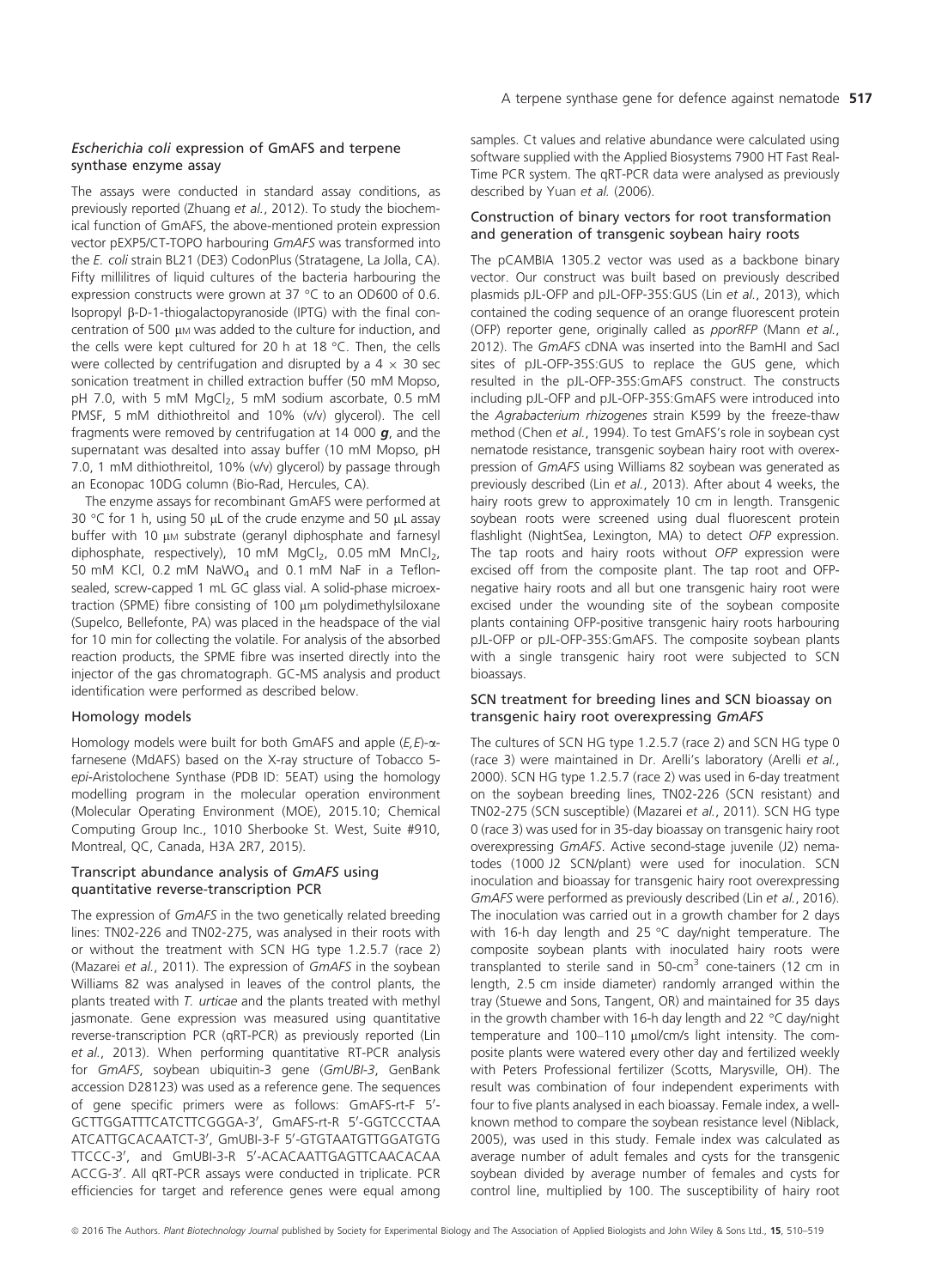#### 518 Jingyu Lin et al.

harbouring pJL-OFP-35S:GmAFS at the cyst stage was calculated based on female index. Each of the SCN bioassays was conducted with four replicates.

#### Plant volatile collection and identification

Volatiles emitted from the T. urticae-treated and control soybean plants were collected in an open headspace sampling system (Analytical Research Systems, Gainesville, FL). Three plants grown in a pot with root systems wrapped with aluminium foil were placed in a glass chamber (30 cm high  $\times$  10 cm diameter), with a removable O-ring snap lid with an air outlet port. The charcoalpurified air was passed into the chamber at a flow rate of 0.8 L min<sup>-1</sup> from the top through a Teflon<sup>®</sup> hose. Volatiles were collected by pumping air from the chamber through a SuperQ volatile collection trap (Analytical Research Systems, Gainesville, FL). After 16-h collection, 100 µL of methylene chloride containing 1-octanol (0.003%) as an internal standard was used to elute the volatiles into a glass tube for quantification. The volatile analysis was performed in triplicate to confirm the volatile products.

Plant volatiles and volatile terpenoids from TPS enzyme assays were analysed by a Shimadzu 17A gas chromatograph coupled to a Shimadzu QP5050A quadrupole mass selective detector. Compounds' separation was performed on a Restek SHR5XLB column with 30 m  $\times$  0.25 mm internal diameter  $\times$  0.25 µm thickness (Shimadzu, Columbia, MD). Helium was used as the carrier gas at flow rate of 1.7 mL min<sup>-1</sup>, and a splitless injection (injection temperature 250 °C) was used. A temperature gradient of 5  $\degree$ C min<sup>-1</sup> from 60  $\degree$ C (6 min hold) to 300  $\degree$ C was applied. Products were identified based on the National Institute of Standards and Technology (NIST) mass spectral database by comparing of retention times and mass spectra with authentic reference compounds if available. Compound quantification was performed as previously reported (Chen et al., 2009). Representative single-ion peaks of each compound were integrated and compared with the equivalent response of the internal standard (single-ion method).

#### Statistical analysis

Statistical analysis for gene expression and female index was tested with a one-way ANOVA followed by Fisher's LSD with an alpha level of 0.05 using R software (version 3.1.0) (R Foundation for Statistical Computing, Vienna, Austria).

### Acknowledgements

This work was supported by the Tennessee Soybean Promotion Board. We thank Dr. Tarek Hewezi's laboratory for sharing with us the SCN race 3. We would also like to thank Dana Pekarchick and Susan Thomas (USDA-ARS, Jackson, TN, USA) for assistance with maintaining the SCN cultures.

## Conflict of interest

The authors declare that they have no competing interests.

## References

- Arelli, P.R., Sleper, D.A., Yue, P. and Wilcox, J.A. (2000) Soybean reaction to Races 1 and 2 of Heterodera glycines. Crop Sci. 40, 824-826.
- Bennett, R.N. and Wallsgrove, R.M. (1994) Secondary metabolites in plant defense mechanisms. New Phytol. 127, 617-633.
- Boeve, J.L., Lengwiler, U., Dorn, S., Turlings, T.C.J. and Tollsten, L. (1996) Volatiles emitted by apple fruitlets infested by larvae of the European apple sawfly. Phytochem. Lett. 42, 373-381.
- Chen, H., Nelson, R.S. and Sherwood, J.L. (1994) Enhanced recovery of transformants of Agrobacterium-tumefaciens after freeze-thaw transformation and drug selection. Biotechniques, 16, 664–670.
- Chen, F., Tholl, D., D'Auria, J.C., Farooq, A., Pichersky, E. and Gershenzon, J. (2003) Biosynthesis and emission of terpenoid volatiles from Arabidopsis flowers. Plant Cell, 15, 481–494.
- Chen, F., Al-Ahmad, H., Joyce, B., Zhao, N., Kollner, T.G., Degenhardt, J. and € Stewart, C.N. (2009) Within-plant distribution and emission of sesquiterpenes from Copaifera officinalis. Plant Physiol. Biochem. 47, 1017–1023.
- Chen, F., Tholl, D., Bohlmann, J. and Pichersky, E. (2011) The family of terpene synthases in plants: a mid-size family of genes for specialized metabolism that is highly diversified throughout the kingdom. Plant J. 66, 212–229.
- Dai, H.Y., Meyer, M., Stepaniants, S., Ziman, M. and Stoughton, R. (2002) Use of hybridization kinetics for differentiating specific from non-specific binding to oligonucleotide microarrays. Nucleic Acids Res. 30, e86.
- Danner, H., Boeckler, G.A., Irmisch, S., Yuan, J.S., Chen, F., Gershenzon, J., Unsicker, S.B. et al. (2011) Four terpene synthases produce major compounds of the gypsy moth feeding-induced volatile blend of Populus trichocarpa. Phytochemistry, 72, 897–908.
- Degenhardt, J., Köllner, T. and Gershenzon, J. (2009) Monoterpene and sesquiterpene synthases and the origin of terpene skeletal diversity in plants. Phytochemistry, 70, 1621–1637.
- Du, Y.J., Poppy, G.M., Powell, W., Pickett, J.A., Wadhams, L.J. and Woodcock, C.M. (1998) Identification of semiochemicals released during aphid feeding that attract parasitoid Aphidius ervi. J. Chem. Ecol. 24, 1355-1368.
- Facchini, P.J. and Chappell, J. (1992) Gene family for an elicitor-induced sesquiterpene cyclase in tobacco. Proc. Natl Acad. Sci. USA, 89, 11088-11092.
- Fäldt, J., Martin, D., Miller, B., Rawat, S. and Bohlmann, J. (2003) Traumatic resin defense in Norway spruce (Picea abies): methyl jasmonate-induced terpene synthase gene expression, and cDNA cloning and functional characterization of (+)-3-carene synthase. Plant Mol. Biol. 51, 119–133.
- Gershenzon, J. and Dudareva, N. (2007) The function of terpene natural products in the natural world. Nat. Chem. Biol. 3, 408–414.
- Green, S., Friel, E.N., Matich, A., Beuning, L.L., Cooney, J.M., Rowan, D.D. and MacRae, E. (2007) Unusual features of a recombinant apple alpha-farnesene synthase. Phytochemistry, 68, 176-188.
- Green, S., Squire, C.J., Nieuwenhuizen, N.J., Baker, E.N. and Laing, W. (2009) Defining the potassium binding region in an apple terpene synthase. J. Biol. Chem. 284, 8661–8669.
- Hartman, G.L., West, E.D. and Herman, T.K. (2011) Crops that feed the World 2. Soybean-worldwide production, use, and constraints caused by pathogens and pests. Food Sec. 3, 5–17.
- Huang, M.S., Abel, C., Sohrabi, R., Petri, J., Haupt, I., Cosimano, J., Gershenzon, J. et al. (2010) Variation of herbivore-induced volatile terpenes among Arabidopsis ecotypes depends on allelic differences and subcellular targeting of two terpene synthases, TPS02 and TPS03. Plant Physiol. 153, 1293–1310.
- James, D. (2005) Further field evaluation of synthetic herbivore-induced plant volatiles as attractants for beneficial insects. J. Chem. Ecol. 31, 481-495.
- Koenning, S.R. and Wrather, J.A. (2010) Suppression of soybean yield potential in the continental United States from plant diseases estimated from 2006 to 2009. Plant Health Prog.
- Larkin, M.A., Blackshields, G., Brown, N.P., Chenna, R., McGettigan, P.A., McWilliam, H., Valentin, F. et al. (2007) Clustal W and Clustal X version 2.0. Bioinformatics, 23, 2947–2948.
- Lin, J., Mazarei, M., Zhao, N., Zhu, J.W.J., Zhuang, X.F., Liu, W.S., Pantalone, V.R. et al. (2013) Overexpression of a soybean salicylic acid methyltransferase gene confers resistance to soybean cyst nematode. Plant Biotechnol. J. 11, 1135–1145.
- Lin, J., Mazarei, M., Zhao, N., Hatcher, C.N., Wuddineh, W.A., Rudis, M., Tschaplinski, T.J. et al. (2016) Transgenic soybean overexpressing GmSAMT1 exhibits resistance to multiple-HG types of soybean cyst nematode Heterodera glycines. Plant Biotechnol. J. 14, 2100-2109.